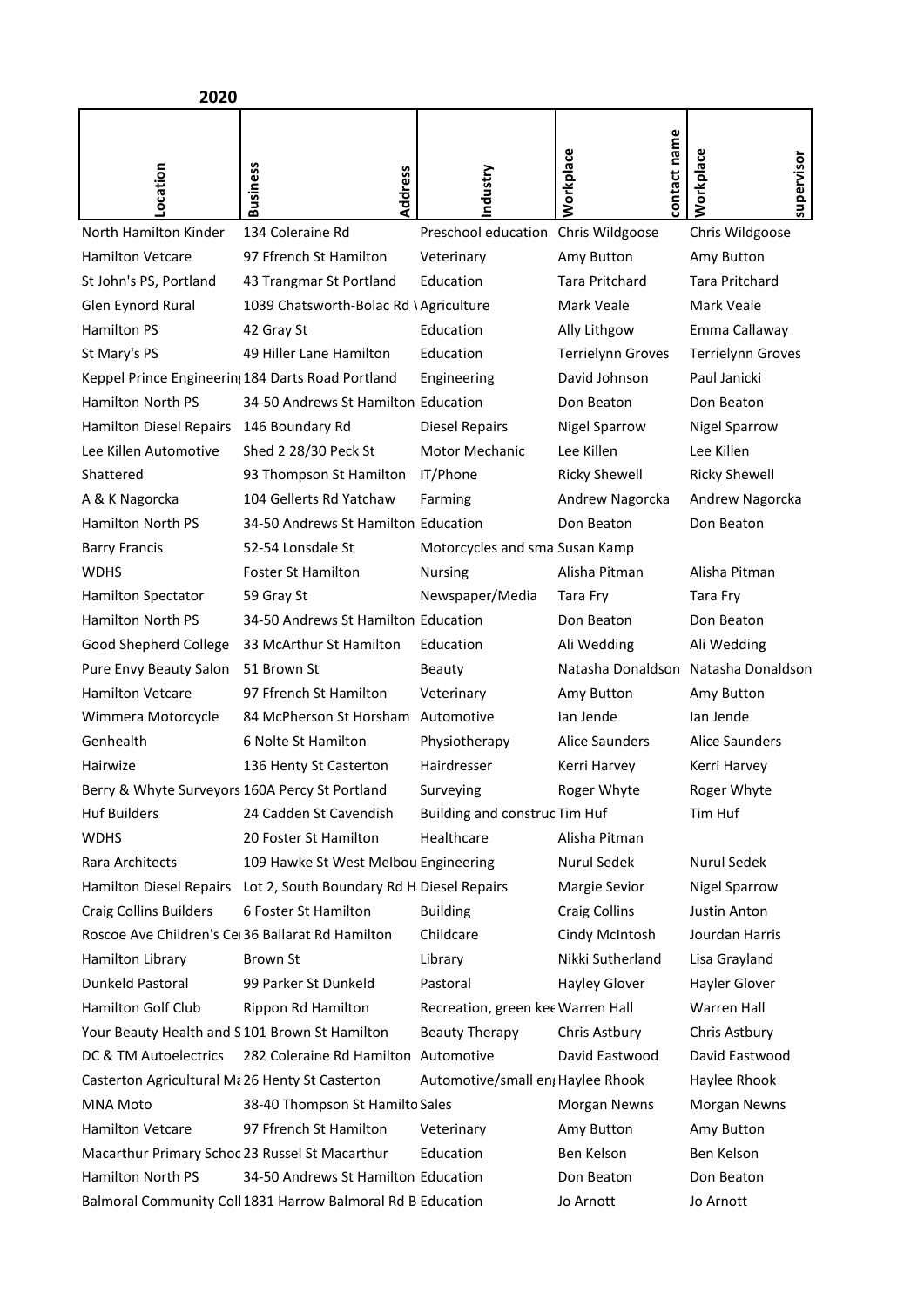| <b>AKD Softwoods</b>                                                               | 7-15 Forest St Colac                         | Sawmilling - Finance Glen Darroch     |                        | Glen Darroch           |
|------------------------------------------------------------------------------------|----------------------------------------------|---------------------------------------|------------------------|------------------------|
| South West Tafe                                                                    | <b>Timor St Warrnambool</b>                  | Education                             | Nathan Isles           | Nathan Isles           |
| Kelly's Merchandise                                                                | 76 Bell St Penshurst                         | <b>Rural Sales</b>                    | Leah Mirtschin         | Georgia Pretlaove      |
| <b>Sharp Airlines</b>                                                              | 44 Gray St Hamilton                          | Air transport                         | Shannon Bourke         | Shannon Bourke         |
| Phillips and Keen                                                                  | 35 Coffey St Hamilton                        | Construction                          | <b>Barry Phillips</b>  | <b>Barry Phillips</b>  |
| <b>Empowerfit Hamilton</b>                                                         | 214 Coleraine Rd Hamilton Health and fitness |                                       | Jacinta Hedley         | Jacinta Hedley         |
| <b>Portland District Health</b>                                                    | <b>Bentnick St Portland</b>                  | Health                                | Kylie Micallef         | Kylie Micallef         |
| <b>Chiltern Park</b>                                                               | 530 Penshurst-Macarthur R Agriculture        |                                       | <b>Ben Young</b>       | <b>Ben Young</b>       |
| Livestock Logic                                                                    | 60 Portland Rd/87 Cox St Hi Animal health    |                                       | Jane Evans             | Jane Evans             |
| <b>Portland District Health</b>                                                    | <b>Bentnick St Portland</b>                  | Health                                | Kylie Micallef         | Kylie Micallef         |
| <b>WDHS</b>                                                                        | <b>Foster St Hamilton</b>                    | <b>Nursing</b>                        | Alisha Pitman          | Alisha Pitman          |
| J.M Ellis & Co                                                                     | 52 Gray St Hamilton                          | Livestock and Real est Dean Jenkinson |                        | Dean Jenkinson         |
| Baker's Delight                                                                    | 201 The Hub French St Ham Bakery             |                                       | Peter Lakeman          | Peter Lakeman          |
| Lowan Stell Construction: 1775 Princes Hwy Heywood Steel Fabrication               | Rod Smith                                    |                                       |                        |                        |
| <b>Reece Plumbing</b>                                                              | 127 French St Hamilton                       | <b>Sales</b>                          | <b>Brad White</b>      | Dale Grambeau          |
| Alstin Antique Restoratio 76 Hensley Park Rd Hamilto Furniture making              | A Alstin                                     |                                       |                        |                        |
| <b>Finchett Plumbing</b>                                                           | 135 French St Hamilton                       | Construction                          | Jamie Dahl             | Jamie Dahl             |
| Roxburgh Café                                                                      | 64 Thompson St Hamilton                      | Hospitality                           | <b>Brauch Colliton</b> | <b>Bruach Colliton</b> |
| Eastern Health                                                                     | 5 Arnold St Box Hill                         | Health                                | Vanessa Lyndon         | Vanessa Lyndon         |
| Ace Radio                                                                          | 61 Brown St                                  | Radio/Media                           | Matt Lipiarski         | Matt Lipiarski         |
| Vitality Health and Fitnes 83-93 Shakespeare St Hamil Fitness                      | Mardi Gill                                   |                                       |                        |                        |
| <b>Arborline Nursery</b>                                                           | 124 Lodge Rd Hamilton                        | Forestry, nursery                     | Samantha Greiner       | Samantha Greiner       |
| Melbourne Therapy Cent 221 Wonga Rd Warranwoor Health Clinic (Osteopa Heather Cock | <b>Heather Cock</b>                          |                                       |                        |                        |
| Roxburgh Café                                                                      | 64 Thompson St Hamilton                      | Hospitality                           | <b>Brauch Colliton</b> | <b>Bruach Colliton</b> |
| <b>Finchett Plumbing</b>                                                           | 135 French St Hamilton                       | Construction                          | Jamie Dahl             | Jamie Dahl             |
| <b>WDHS</b>                                                                        | 20 Foster St Hamilton                        | Healthcare                            | Alisha Pitman          | Department manag       |
| St Mary's PS                                                                       | 49 Hiller Lane Hamilton                      | Education                             | <b>Tania Stevens</b>   | <b>Tania Stevens</b>   |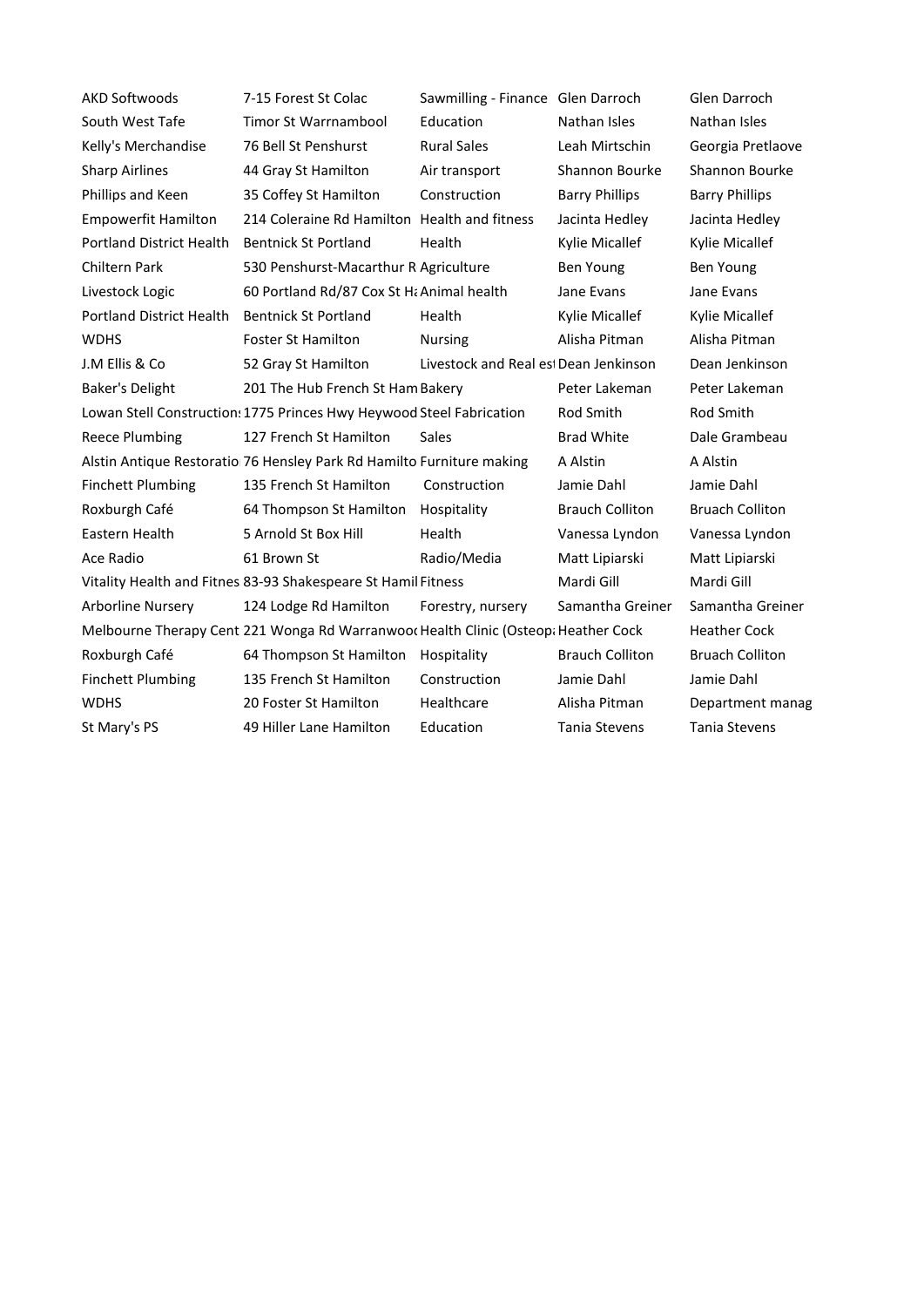| Contact email                       | Contact number |
|-------------------------------------|----------------|
| hamilton.north.kin@kin              | 55722740       |
| admin@hamiltonvetcar                | 55722552       |
| tpritchard@stjohnspolrl             | 55233833       |
| mj.veale@outlook.com                | 408588652      |
| hamilton.ps.gray@edumail.vic.gov.au |                |
| principal@smhamilton.               | 55519000       |
| <u>david.johnson@keppelp</u>        | 55238888       |
| hamilton.north.ps@edu               | 55712433       |
| admin1@hdrs.com.au                  | 55724885       |
| Lee.Killen.auto@outloo              | 55172796       |
| shatteredrepairs@gmai               | 55725473       |
| andrew.nagorcka@bigp                | 407504554      |
| hamilton.north.ps@edu               | 55712433       |
|                                     | 55514999       |
| work.experience@wdhs                | 55518222       |
| editor@spec.com.au                  | 55721011       |
| hamilton.north.ps@edu               | 55712433       |
| primary@gsc.vic.edu.au              | 55712236       |
| natashadonaldson@big                | 400161963      |
| admin@hamiltonvetcar                | 55722552       |
| sales@wimmeramotorc                 | 53826011       |
| admin@genhealth.com.                | 55719923       |
|                                     | 55811777       |
| admin@portlandsurvey                | 55233377       |
| admin@hufbuilders.con               | 55742315       |
| alisha.pitman@wdhs.ne               | 55518222       |
| nurul@raraarchitecture              | 93284220       |
| admin1@hdrs.com.au                  | 55724885       |
| ccbuilding@bigpond.co               | 418528324      |
| roscoeavenue@nurture                | 55712600       |
| HR@dunkeldpastoral.cc               | 55772644       |
| admin@hamiltongolfclu               | 407340872      |
|                                     | 55725110       |
|                                     | 55724996       |
| castag@castag.net.au                | 55811255       |
| morgan@mna.moto.com                 | 55723559       |
| admin@hamiltonvetcar                | 55722552       |
| macarthur.ps@edumai.                | 55761245       |
| hamilton.north.ps@edu               | 55712433       |
| balmoral.k12.cc@edum                | 55701247       |